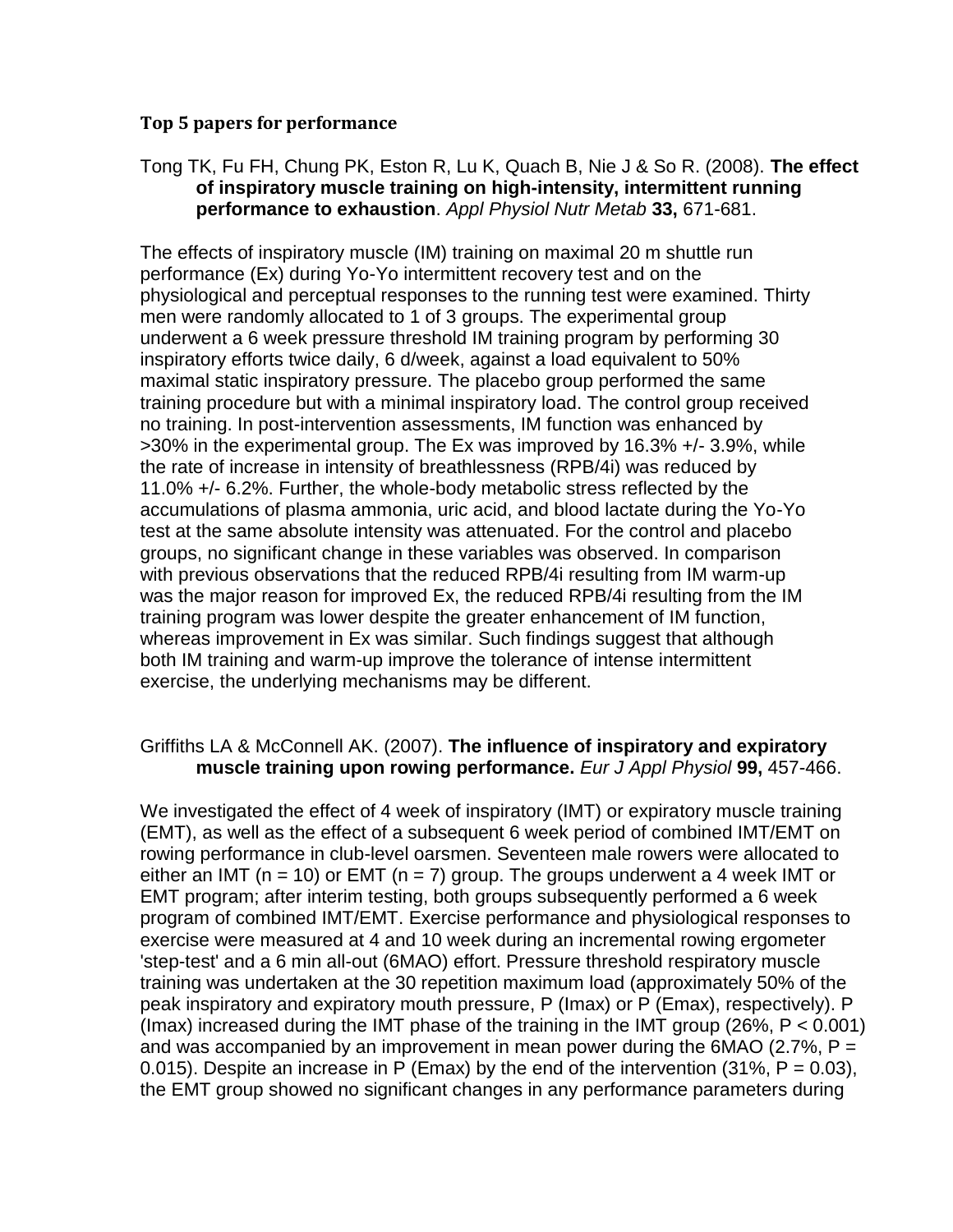either the 'step-test' or 6MAO. There were no significant changes in breathing pattern or the metabolic response to the 6MAO test in either group, but the IMT group showed a small decrease in HR (2-5%,  $P = 0.001$ ). We conclude that there were no significant additional changes following combined IMT/EMT. IMT improved rowing performance, but EMT and subsequent combined IMT/EMT did not.

### Downey AE, Chenoweth LM, Townsend DK, Ranum JD, Ferguson CS & Harms CA. (2007). **Effects of inspiratory muscle training on exercise responses in normoxia and hypoxia.** *Respir Physiol Neurobiol* **156,** 137-146.

The purpose of this study was to determine the effects of inspiratory muscle training (IMT) on exercise in hypoxia (H) and normoxia (N). A 4-week IMT program was implemented with 12 healthy subjects using an inspiratory muscle trainer set at either 15% (C; n=5) or 50% (IMT; n=7) maximal inspiratory mouth pressure (PImax). Two treadmill tests (85% VO2max) to exhaustion and measures of diaphragm thickness (Tdi) and function were completed before and after training in H and N. Significant increases of 8-12% and 24.5+/-3.1% in Tdi and PImax, respectively, were seen in the IMT group. Time to exhaustion remained unchanged in all conditions. Inspiratory muscle fatigue (reduction of PImax) following exercise was reduced approximately 10% (P<0.05) in IMT after both N and H. During H, IMT reduced (P<0.05) VO2 by 8-12%, cardiac output by 14+/-2%, ventilation by 25+/-3%; and increased arterial oxygen saturation by 4+/- 1% and lung diffusing capacity by 22+/-3%. Ratings of perceived exertion and dyspnea were also significantly reduced. These data suggest that IMT significantly improves structural and functional physiologic measures in hypoxic exercise.

## Romer LM, McConnell AK & Jones DA. (2002). **Effects of inspiratory muscle training upon time trial performance in trained cyclists**. *J Sports Sci* **20,** 547-562.

We evaluated the effects of specific inspiratory muscle training on simulated time-trial performance in trained cyclists. Using a double-blind, placebo-controlled design, 16 male cyclists (VO2max =  $64 +/- 2$  ml x kg(-1) x min(-1); mean  $+/- s(x)$ ) were assigned at random to either an experimental (pressure-threshold inspiratory muscle training) or sham-training control (placebo) group. Pulmonary function, maximum dynamic inspiratory muscle function and the physiological and perceptual responses to maximal incremental cycling were assessed. Simulated time-trial performance (20 and 40 km) was quantified as the time to complete pre-set amounts of work. Pulmonary function was unchanged after the intervention, but dynamic inspiratory muscle function improved in the inspiratory muscle training group ( $P < or = 0.05$ ). After the intervention, the inspiratory muscle training group experienced a reduction in the perception of respiratory and peripheral effort (Borg CR10: 16 +/- 4% and 18 +/- 4% respectively; compared with placebo,  $P < or = 0.01$ ) and completed the simulated 20 and 40 km timetrials faster than the placebo group [66 +/- 30 and 115 +/- 38 s (3.8 +/- 1.7% and 4.6 +/-1.9%) faster respectively;  $P = 0.025$  and 0.009]. These results support evidence that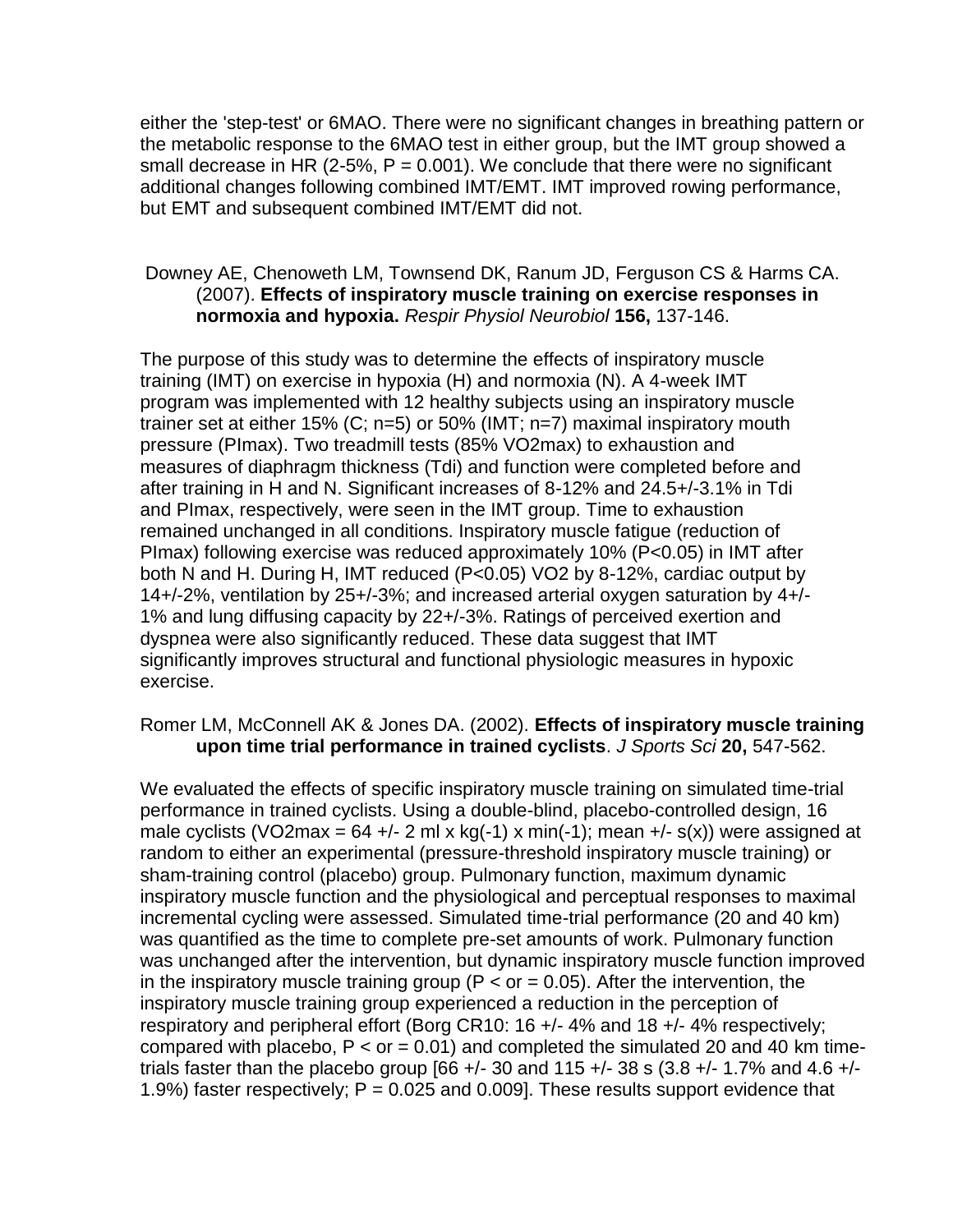specific inspiratory muscle training attenuates the perceptual response to maximal incremental exercise. Furthermore, they provide evidence of performance enhancements in competitive cyclists after inspiratory muscle training.

## Volianitis S, McConnell AK, Koutedakis Y, McNaughton L, Backx K & Jones DA. (2001). **Inspiratory muscle training improves rowing performance**. *Med Sci Sports Exerc* **33,** 803-809.

PURPOSE: To investigate the effects of a period of resistive inspiratory muscle training (IMT) upon rowing performance. METHODS: Performance was appraised in 14 female competitive rowers at the commencement and after 11 wk of inspiratory muscle training on a rowing ergometer by using a 6-min all-out effort and a 5000-m trial. IMT consisted of 30 inspiratory efforts twice daily. Each effort required the subject to inspire against a resistance equivalent to 50% peak inspiratory mouth pressure (PImax) by using an inspiratory muscle training device. Seven of the rowers, who formed the placebo group, used the same device but performed 60 breaths once daily with an inspiratory resistance equivalent to 15% PImax. RESULTS: The inspiratory muscle strength of the training group increased by 44  $+/-$  25 cm H2O (45.3  $+/-$  29.7%) compared with only 6  $+/-$  11 cm H2O (5.3  $+/-$  9.8%) of the placebo group (P < 0.05 within and between groups). The distance covered in the 6-min all-out effort increased by 3.5 +/- 1.2% in the training group compared with 1.6 +/- 1.0% in the placebo group (P < 0.05). The time in the 5000-m trial decreased by 36  $+/-$  9 s (3.1  $+/-$ 0.8%) in the training group compared with only 11  $+/-$  8 s (0.9  $+/-$  0.6%) in the placebo group ( $P < 0.05$ ). Furthermore, the resistance of the training group to inspiratory muscle fatigue after the 6-min all- out effort was improved from an 11.2 +/- 4.3% deficit in PImax to only 3.0 +/- 1.6% (P < 0.05) pre- and postintervention, respectively. CONCLUSIONS: IMT improves rowing performance on the 6-min all-out effort and the 5000-m trial.

# **Top 5 papers for COPD**

O'Brien K, Geddes EL, Reid WD, Brooks D & Crowe J. (2008). **Inspiratory muscle training compared with other rehabilitation interventions in chronic obstructive pulmonary disease: a systematic review update.** *J Cardiopulm Rehabil Prev* **28,** 128-141.

PURPOSE: To determine the effect of inspiratory muscle training (IMT) (alone or combined with exercise and/or pulmonary rehabilitation) and compare with other rehabilitation interventions among adults with chronic obstructive pulmonary disease (COPD). METHODS: We conducted a systematic review, using Cochrane Collaboration protocol. We included randomized controlled trials, published in English, comparing IMT or combined IMT and exercise/pulmonary rehabilitation with other rehabilitation interventions among adults with COPD. Abstracts were reviewed independently by 2 investigators to determine study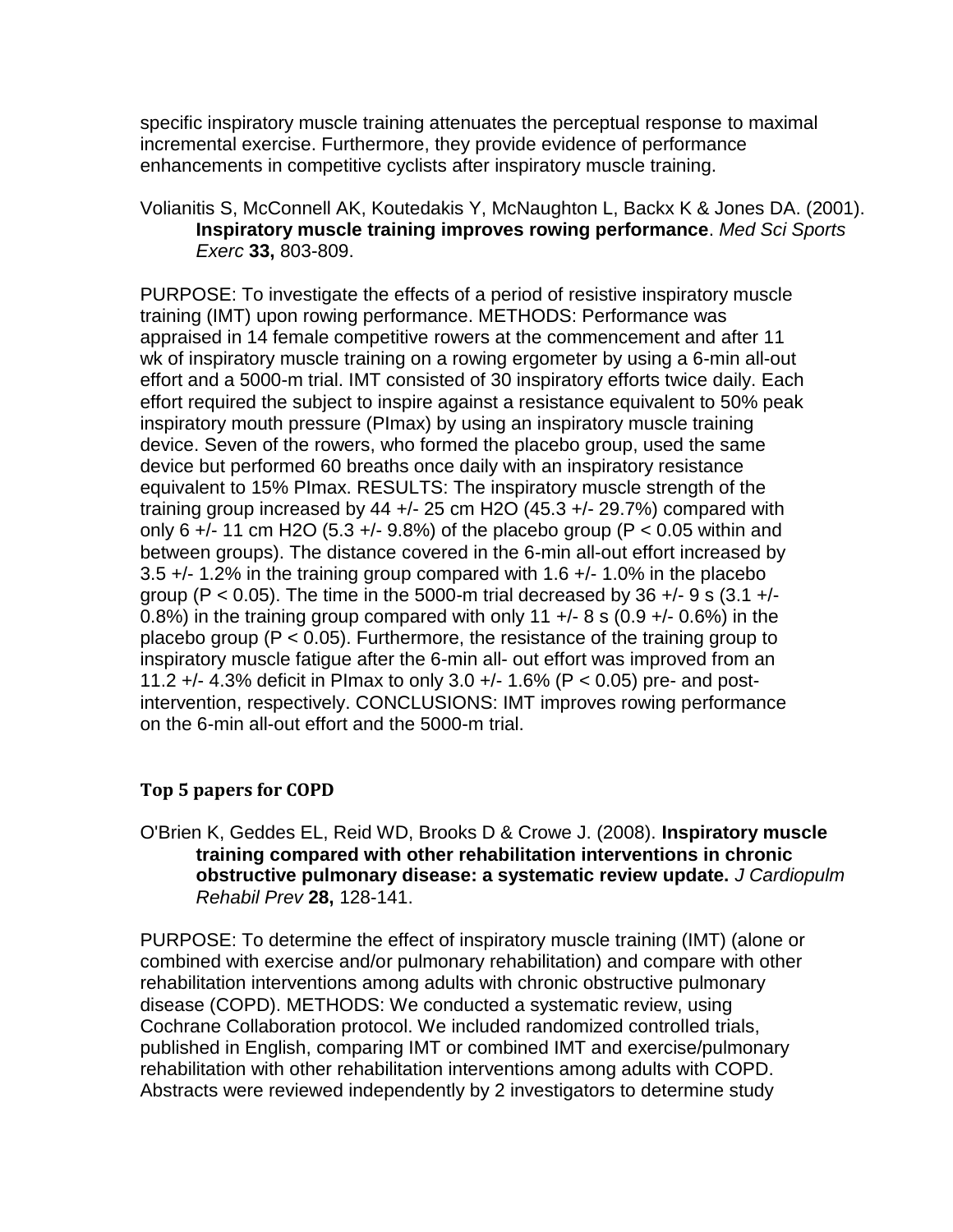eligibility up to December 2005. Data were abstracted and methodological quality of included studies was assessed. RESULTS: A total of 156 additional articles were retrieved. Two new studies met the inclusion criteria and were included with 16 studies in the original review. Results highlight updated subgroup analyses comparing (1) IMT versus exercise and (2) combined IMT and exercise versus exercise alone. Fourteen meta-analyses were performed for outcomes of inspiratory muscle strength, exercise tolerance, and quality of life. Results showed significant improvements in maximum inspiratory pressure and maximum exercise tidal volume favoring combined IMT and exercise compared with exercise alone. CONCLUSIONS: Performing a combination of IMT plus exercise may lead to significant improvements in inspiratory muscle strength and one outcome of exercise tolerance for individuals with COPD.

## Geddes EL, O'Brien K, Reid WD, Brooks D & Crowe J. (2008). **Inspiratory muscle training in adults with chronic obstructive pulmonary disease: An update of a systematic review**. *Respir Med* **102,** 1715-1729.

The purpose was to update an original systematic review to determine the effect of inspiratory muscle training (IMT) on inspiratory muscle strength and endurance, exercise capacity, dyspnea and quality of life for adults with chronic obstructive pulmonary disease (COPD). The original MEDLINE and CINAHL search to August 2003 was updated to January 2007 and EMBASE was searched from inception to January 2007. Randomized controlled trials, published in English, with adults with stable COPD, comparing IMT to sham IMT or no intervention, low versus high intensity IMT, and different modes of IMT were included. Nineteen of 274 articles in the original search met the inclusion criteria. The updated search revealed 17 additional articles; 6 met the inclusion criteria, all of which compared targeted, threshold or normocapneic hyperventilation IMT to sham IMT. An update of the sub-group analysis comparing IMT versus sham IMT was performed with 10 studies from original review and 6 from the update. Sixteen meta-analyses are reported. Results demonstrated significant improvements in inspiratory muscle strength (PI(max), PI(max) % predicted, peak inspiratory flow rate), inspiratory muscle endurance (RMET, inspiratory threshold loading, MVV), exercise capacity (Ve(max), Borg Score for Respiratory Effort, 6MWT), Transitional Dyspnea Index (focal score, functional impairment, magnitude of task, magnitude of effort), and the Chronic Respiratory Disease Questionnaire (quality of life). Results suggest that targeted, threshold or normocapneic hyperventilation IMT significantly increases inspiratory muscle strength and endurance, improves outcomes of exercise capacity and one measure of quality of life, and decreases dyspnea for adults with stable COPD.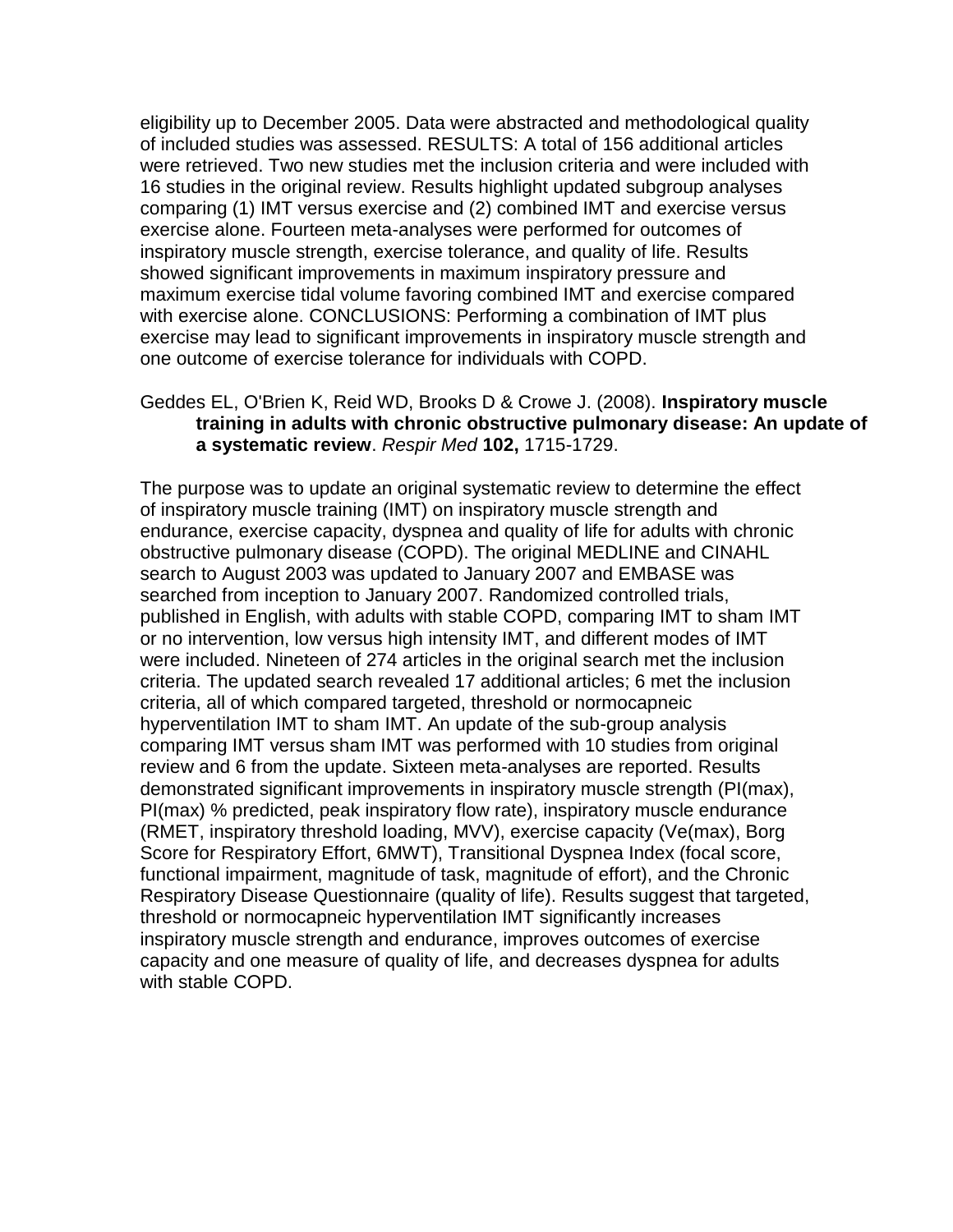#### Beckerman M, Magadle R, Weiner M & Weiner P. (2005). **The effects of 1 year of specific inspiratory muscle training in patients with COPD**. *Chest* **128,** 3177- 3182.

AIM: We assessed the long-term benefits of inspiratory muscle training (IMT) on inspiratory muscle strength, exercise capacity, the perception of dyspnea, quality of life, primary care use, and hospitalizations in patients with significant COPD. PATIENTS: Forty-two consecutive COPD patients with FEV(1) < 50% of predicted were randomized into a group that received IMT for 1 year, and a control group that received training with a very low load. RESULTS: There was a statistically significant increase in inspiratory muscle strength (at the end of the third month of training) as assessed by maximal inspiratory pressure (from 71 +/- 4.9 to 90 +/- 5.1 cm H(2)O [+/- SEM], p < 0.005) and 6-min walk distance (at the end of the third month of training; from 256  $+/-$  41 to 312  $+/-$  54 m; p < 0.005), a decrease in the mean Borg score during breathing against resistance (at the end of the ninth month of training), improvement in the health-related quality-of-life scores (at the end of the sixth month of training) in the training group but not in the control group. At the end of the training year, these changes were maintained; in addition, a decrease in primary health-care use and hospitalization days was observed. CONCLUSIONS: Our study shows that during IMT in patients with significant COPD, there is an increase in exercise capacity, improvement in quality of life, and decrease in dyspnea. Our study also provides evidence that long-term IMT can decrease the use of health services and hospitalization days.

Ramirez-Sarmiento A, Orozco-Levi M, Guell R, Barreiro E, Hernandez N, Mota S, Sangenis M, Broquetas JM, Casan P & Gea J. (2002). **Inspiratory muscle training in patients with chronic obstructive pulmonary disease: structural adaptation and physiologic outcomes.** *Am J Respir Crit Care Med* **166,** 1491- 1497.

The present study was aimed at evaluating the effects of a specific inspiratory muscle training protocol on the structure of inspiratory muscles in patients with chronic obstructive pulmonary disease. Fourteen patients (males, FEV1, 24 +/- 7% predicted) were randomized to either inspiratory muscle or sham training groups. Supervised breathing using a threshold inspiratory device was performed 30 minutes per day, five times a week, for 5 consecutive weeks. The inspiratory training group was subjected to inspiratory loading equivalent to 40 to 50% of their maximal inspiratory pressure. Biopsies from external intercostal muscles and vastus lateralis (control muscle) were taken before and after the training period. Muscle samples were processed for morphometric analyses using monoclonal antibodies against myosin heavy chain isoforms I and II. Increases in both the strength and endurance of the inspiratory muscles were observed in the inspiratory training group. This improvement was associated with increases in the proportion of type I fibers (by approximately 38%,  $p < 0.05$ ) and in the size of type II fibers (by approximately 21%,  $p < 0.05$ ) in the external intercostal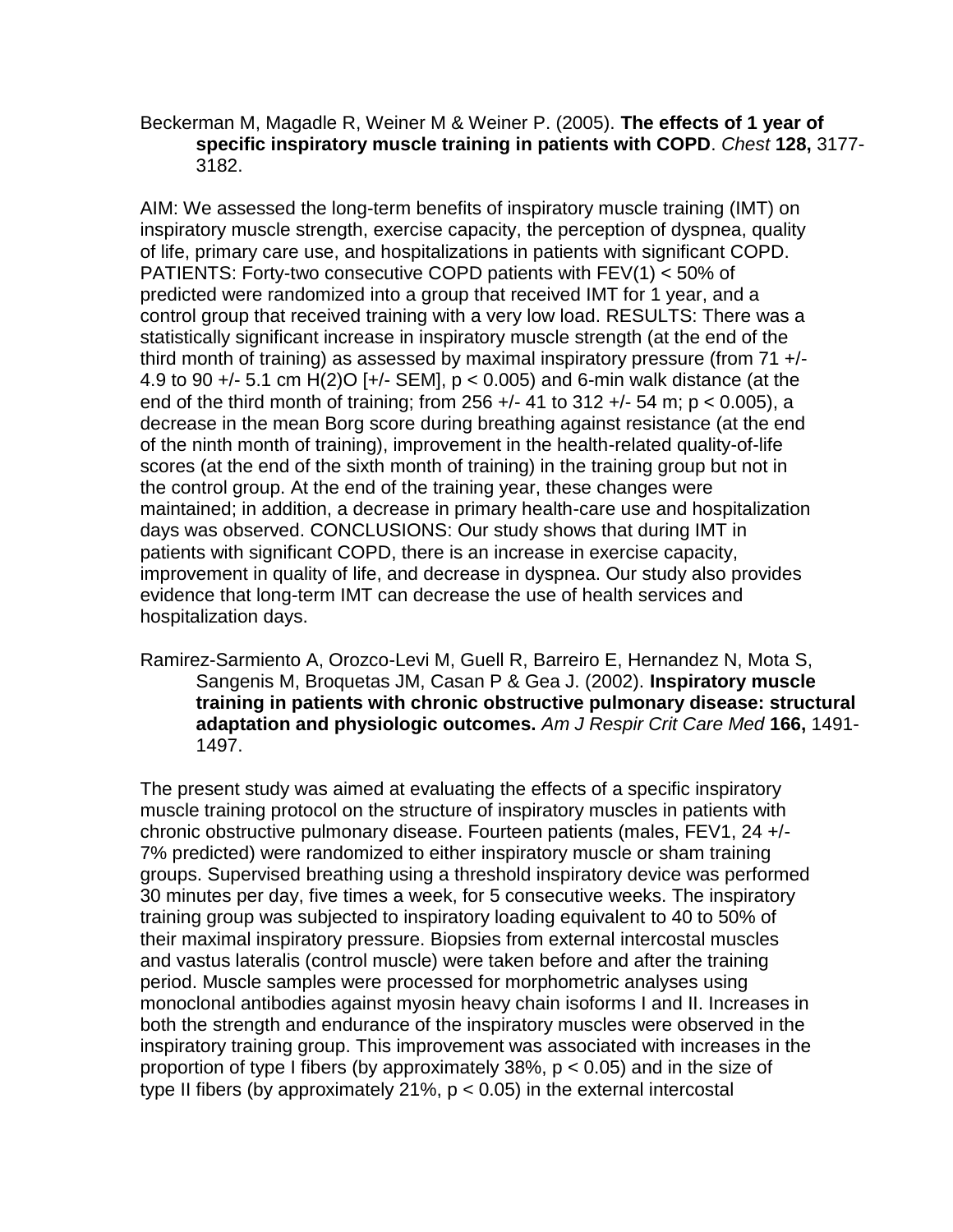muscles. No changes were observed in the control muscle. The study demonstrates that inspiratory training induces a specific functional improvement of the inspiratory muscles and adaptive changes in the structure of external intercostal muscles.

#### Weiner P, Magadle R, Berar-Yanay N, Davidovich A & Weiner M. (2000). **The cumulative effect of long-acting bronchodilators, exercise, and inspiratory muscle training on the perception of dyspnea in patients with advanced COPD**. *Chest* **118,** 672-678.

BACKGROUND: Dyspnea is a common complaint during daily activities in patients with advanced COPD. The mechanisms underlying dyspnea and the appropriate treatment strategies to relieve it are still not totally understood. We hypothesized that the perception of dyspnea (POD) may be modified by the accumulative effect of bronchodilator therapy, exercise, and inspiratory muscle training (IMT). METHODS: Spirometry, submaximal exercise performance, inspiratory muscle strength and endurance, and the POD were assessed before and following three consecutive 6-week periods of therapy with a long-acting bronchodilator (LABD), the LABD plus exercise, and the LABD plus exercise plus IMT in 30 patients with moderate-to-severe COPD. RESULTS: There was a small, statistically insignificant, increase in FEV(1) in the study group (mean [+/- SEM] increase, 1.42+/-0.3 to 1.49+/-0.4 L) following the LABD therapy period, and no additional increase following the two other periods of therapy. There was a significant increase (p<0.05) in the 6- min walk distance following the therapy period with the LABD plus exercise (mean increase, 252+/-41 to 294+/-47 m) and an additional small increase following the therapy period with the LABD plus exercise plus IMT period (mean increase, 252+/-41 to 302+/-49 m). The decrease in the POD was small and statistically not significant following the therapy periods with the LABD and the LABD plus exercise. The major and statistically significant decrease in the POD was noted following the therapy period with the LABD plus exercise plus IMT. CONCLUSIONS: In patients with moderate-to-severe COPD, following sequential periods of therapy with the LABD, the LABD plus exercise, and the LABD plus exercise plus IMT, there is a cumulative benefit in the POD. The most significant improvement was associated with IMT and not with the LABD and exercise training. The FEV(1) was moderately increased following the therapy period with the LABD, and the addition of exercise has most affected the 6-min walk distance.

# **Top 5 papers for mechanisms**

Bailey SJ, Romer LM, Kelly J, Wilkerson DP, Dimenna FJ & Jones AM. (2010). **Inspiratory muscle training enhances pulmonary O2 uptake kinetics and high-intensity exercise tolerance in humans.** *J Appl Physiol* **109,** 457-468.

Fatigue of the respiratory muscles during intense exercise might compromise leg blood flow, thereby constraining oxygen uptake (V(O2)) and limiting exercise tolerance. We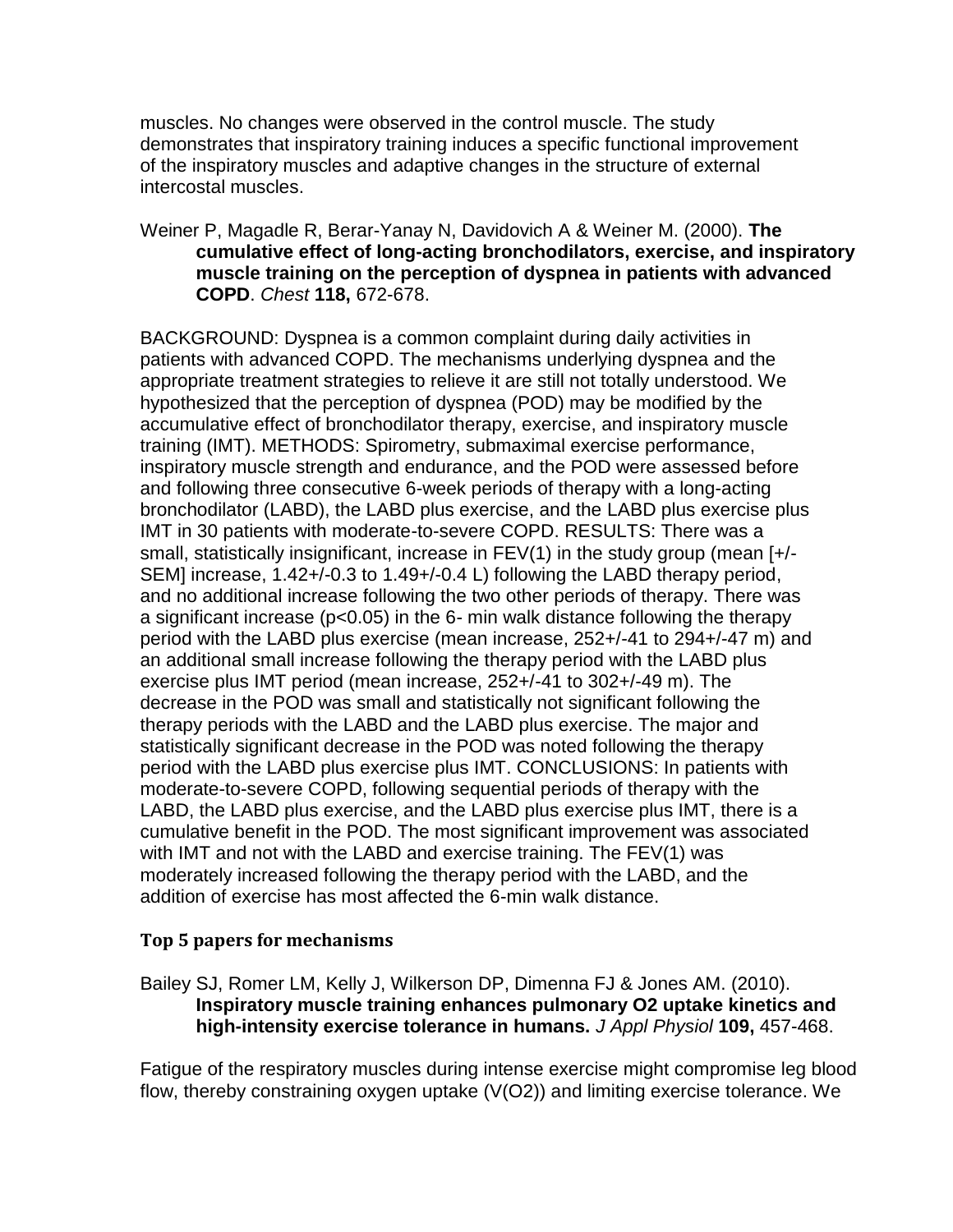tested the hypothesis that inspiratory muscle training (IMT) would reduce inspiratory muscle fatigue, speed V(O2) kinetics and enhance exercise tolerance. Sixteen recreationally-active subjects (mean +/- SD, age 22 +/- 4 yr) were randomly assigned to complete four weeks of either pressure threshold IMT (30 breaths twice daily at ~50% of maximum inspiratory pressure, MIP) or SHAM (60 breaths once daily at ~15% of MIP). The subjects completed moderate-, severe- and maximal-intensity 'step' exercise transitions on a cycle ergometer before and after the four week intervention period for determination of V(O2) kinetics and exercise tolerance. There were no significant changes in the physiological variables of interest following SHAM. Following IMT, baseline MIP was significantly increased (Pre: 155+/-22 vs. Post: 181+/-21 cmH(2)O; P<0.001) and the degree of inspiratory muscle fatigue was reduced during and following severe- and maximal-intensity exercise. During severe exercise, the V(O2) slow component was reduced (Pre: 0.60+/-0.20 vs. Post: 0.53+/-0.24 L(.)min(-1); P<0.05) and exercise tolerance was enhanced (Pre: 765+/-249 vs. Post: 1061+/-304 s; P<0.01). Similarly, during maximal exercise, the V(O2) slow component was reduced (Pre: 0.28+/-0.14 vs. Post: 0.18+/-0.07 L(.)min(-1); P<0.05) and exercise tolerance was enhanced (Pre: 177+/-24 vs. Post: 208+/-37 s; P<0.01). Four weeks of IMT, which reduced inspiratory muscle fatigue, resulted in a reduced V(O2) slow component amplitude and an improved exercise tolerance during severe and maximal intensity exercise. The results indicate that the enhanced exercise tolerance that has been observed following IMT might be related, at least in part, to improved V(O2) dynamics, presumably as a consequence of increased blood flow to the exercising limbs.

## Brown PI, Sharpe GR & Johnson MA. (2009). **Loading Of Trained Inspiratory Muscles Speeds Lactate Recovery Kinetics.** *Med Sci Sports Exerc*.

PURPOSE: To investigate the effects of inspiratory muscle loading (ITL) and inspiratory muscle training (IMT) upon blood lactate concentration ([lac]B) and acid-base balance following maximal incremental cycling. METHODS:: 18 subjects were divided into a control (n=9) or IMT group (n=9). Prior to and following a 6 wk intervention subjects completed two maximal incremental cycling tests followed by 20 min of recovery with (ITL) or without (passive recovery; PR) a constant inspiratory resistance (15 cmH2O). The IMT group performed 6 wk pressure threshold IMT at 50% maximal inspiratory mouth pressure (MIP). Throughout recovery, acid-base balance was quantified using the physicochemical approach by measuring the strong ion difference ([SID])=[Na]+[K]-[Cl]+[lac]), the total concentration of weak acids ([Atot]) and the partial pressure of carbon dioxide (PCO2). RESULTS:: Following the intervention MIP increased in the IMT group only (+34%). No differences in lactate clearance were observed between PR and ITL before the intervention in both groups and following the intervention in the control group. Following IMT, relative to PR, [lac]B was reduced throughout ITL (min 2 to 20) by 0.66 +/- 1.28 mmol.L-1 (P<0.05) and both the fast (lactate exchange) and slow (lactate clearance) velocity constants of the lactate recovery kinetics were increased (P<0.05). Relative to pre-IMT, ITL reduced plasma [H] which was accounted for by an IMTmediated increase in [SID] due almost exclusively to a 1.7 mmol.L reduction in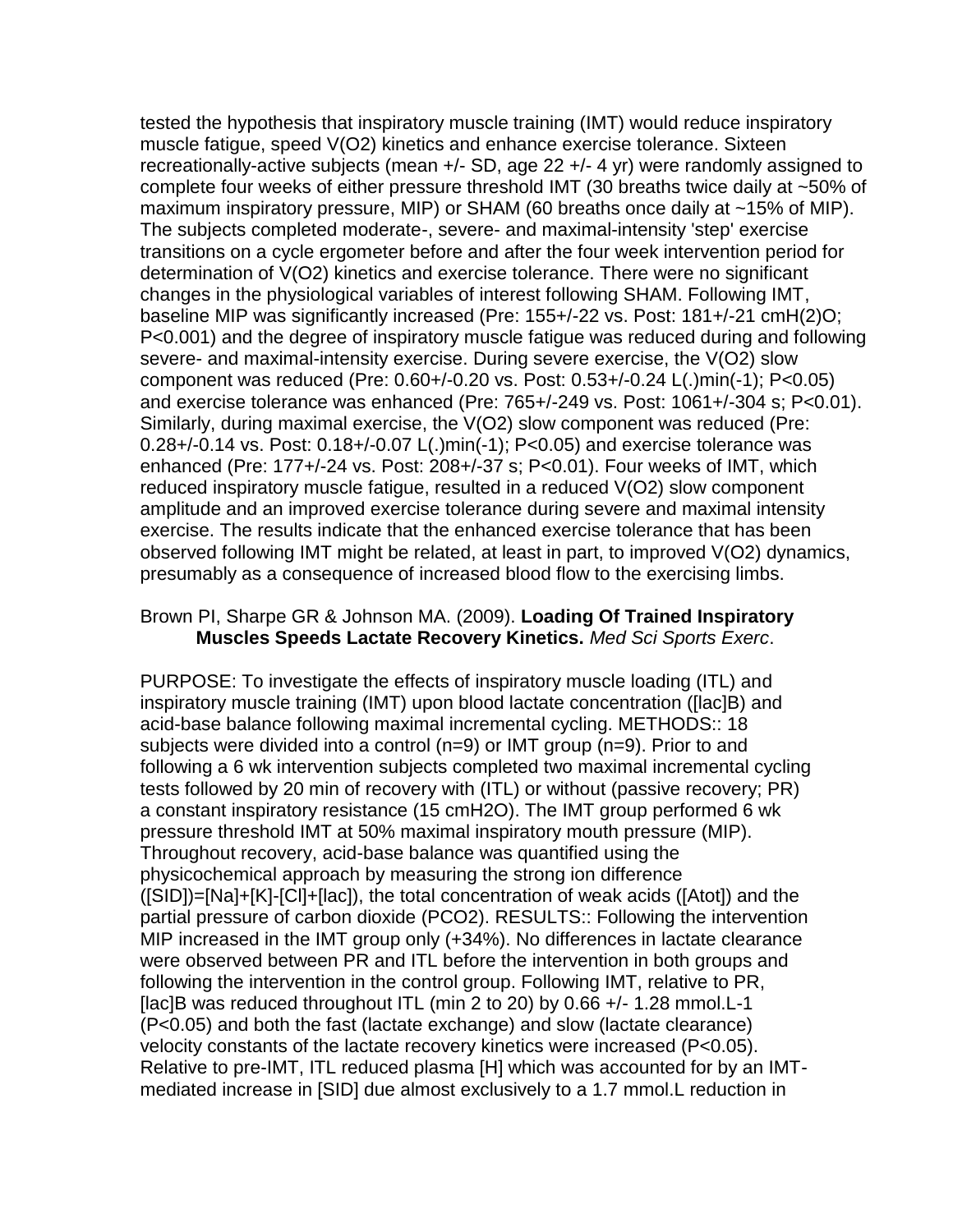[lac]B. CONCLUSIONS:: Following maximal exercise ITL affected lactate recovery kinetics only after IMT. Our data support the notion that the inspiratory muscles are capable of lactate clearance which increases [SID] and reduces [H]. These effects may facilitate subsequent bouts of high-intensity exercise.

Chiappa GR, Roseguini BT, Vieira PJ, Alves CN, Tavares A, Winkelmann ER, Ferlin EL, Stein R & Ribeiro JP. (2008). **Inspiratory muscle training improves blood flow to resting and exercising limbs in patients with chronic heart failure**. *J Am Coll Cardiol* **51,** 1663-1671.

OBJECTIVES: We tested the hypothesis that inspiratory muscle loading could result in exaggerated peripheral vasoconstriction in resting and exercising limbs and that inspiratory muscle training (IMT) could attenuate this effect in patients with chronic heart failure (CHF) and inspiratory muscle weakness. BACKGROUND: Inspiratory muscle training improves functional capacity of patients with CHF, but the mechanisms of this effect are unknown. METHODS: Eighteen patients with CHF and inspiratory muscle weakness (maximal inspiratory pressure <70% of predicted) and 10 healthy volunteers participated in the study. Inspiratory muscle loading was induced by the addition of inspiratory resistance of 60% of maximal inspiratory pressure, while blood flow to the resting calf (CBF) and exercising forearm (FBF) were measured by venous occlusion plethysmography. For the patients with CHF, blood flow measurements as well as ultrasound determination of diaphragm thickness were made before and after a 4-week program of IMT. RESULTS: With inspiratory muscle loading, CHF patients demonstrated a more marked reduction in resting CBF and showed an attenuated rise in exercising FBF when compared with control subjects. After 4 weeks of IMT, CHF patients presented hypertrophy of the diaphragm and improved resting CBF and exercise FBF with inspiratory muscle loading. CONCLUSIONS: In patients with CHF and inspiratory muscle weakness, inspiratory muscle loading results in marked reduction of blood flow to resting and exercising limbs. Inspiratory muscle training improves limb blood flow under inspiratory loading in these patients.

Witt JD, Guenette JA, Rupert JL, McKenzie DC & Sheel AW. (2007). **Inspiratory muscle training attenuates the human respiratory muscle metaboreflex.** *J Physiol* **584,** 1019-1028.

We hypothesized that inspiratory muscle training (IMT) would attenuate the sympathetically mediated heart rate (HR) and mean arterial pressure (MAP) increases normally observed during fatiguing inspiratory muscle work. An experimental group (Exp,  $n = 8$ ) performed IMT 6 days per week for 5 weeks at 50% of maximal inspiratory pressure (MIP), while a control group (Sham,  $n = 8$ ) performed IMT at 10% MIP. Pre- and post-training, subjects underwent a eucapnic resistive breathing task (RBT) (breathing frequency = 15 breaths min(- 1), duty cycle = 0.70) while HR and MAP were continuously monitored. Following IMT, MIP increased significantly ( $P < 0.05$ ) in the Exp group (-125 +/-10 to -146